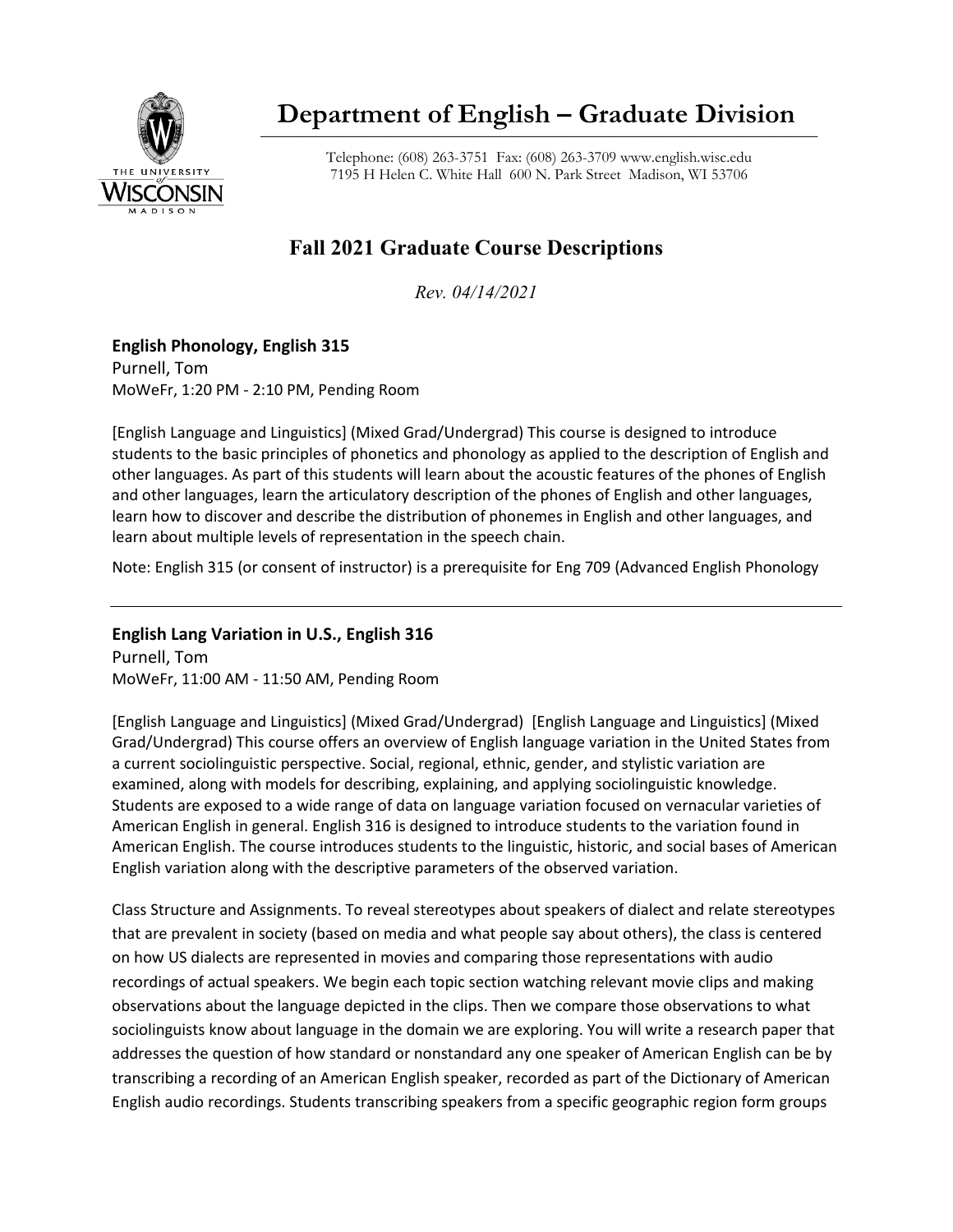for in and out of class discussions. All writing assignments are expected to be consistent with UW-Madison English Department common core values for writing, the expectations of the course is that all written work.

**Topics in ELL: Third Language Acquisition: Eng 420** Jacee Cho TuTh, 2:30 pm -3:45 pm

[English Language and Linguistics] (Mixed Grad/Undergrad) This course provides an introduction to third language (L3) acquisition within the generative theory. Questions we will address in this course include: (1) What is special about L3 acquisition? (3) What is the initial stage of L3 acquisition (native language (L1), second language (L2), or both?) (3) What motivates linguistic transfer selectivity between the two available systems (i.e., L1 and L2).

\*There is no required textbook. All reading materials will be available electronically on the course website.

# **Introduction to Composition and Rhetoric, English 700**

Morris Young F, 10:00 am to 12:30 pm

[Composition and Rhetoric/Literary Studies] This course serves as an introduction to the field of composition and rhetoric. Given the long history of rhetoric and a growing history of composition, rhetoric, and writing studies as a discipline, it will be impossible to provide a comprehensive survey of the field in just one semester. What we will do, however, is read broadly across theories, methods, and sites to trace the development of the field and the scholarly and pedagogical work we do. Our goal is to use these materials to inform the work that we do as scholars and teachers of composition and rhetoric, whether that is designing a first-year writing course, doing historical and archival work about rhetoric, writing, or literacy, or understanding the place of composition and rhetoric in and beyond the university.

# **Research Methods in English Applied Linguistics, Eng 711**

Jacee Cho TuTh, 11:00 am – 12:15 pm

[English Language and Linguistics] This course provides an introduction to quantitative, qualitative, and mixed research methods in applied linguistics. The main goals of the course are (1) to develop knowledge about fundamentals of research design and quantitative & qualitative research methods and (2) to design your own research study.

To address the first goal, we will read book chapters on linguistic research methodology. We will also read and critically evaluate papers reporting studies that used methods covered in this course. To address the second goal, we will learn to identify a research problem, formulate a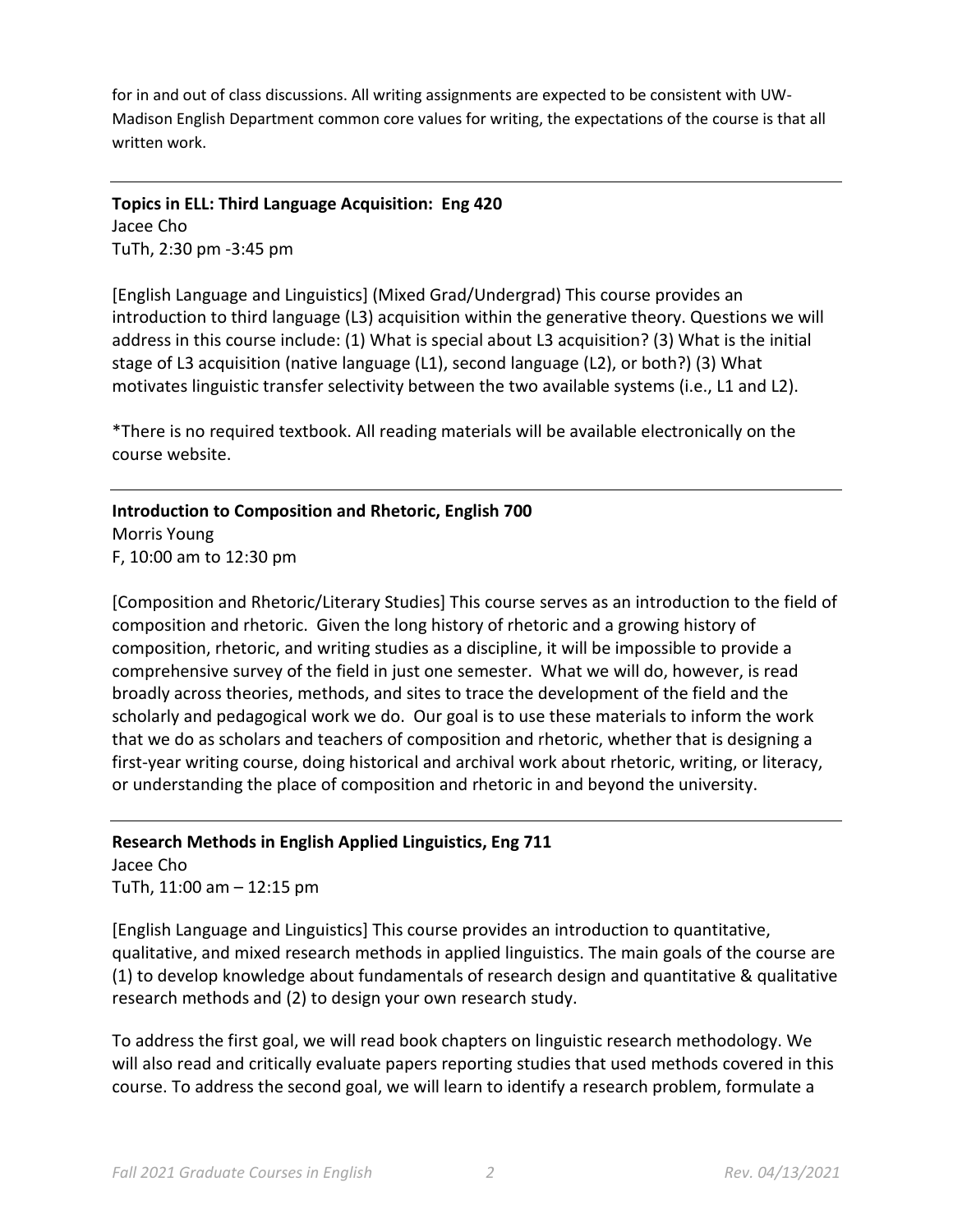research question, choose the type of research method appropriate for the research question, and develop research instruments. You will write a research proposal by Week 11 and will present your project in Weeks 14-15. We will also learn and practice writing a research report throughout the semester.

\*There is no required textbook. All reading materials will be available electronically on the course website.

**Rhetoric, Violence, and Vulnerability, English 722** Michael Bernard-Donals

W, 10:00 am – 12:30 pm

[Composition and Rhetoric] Rhetoric has been in the orbit of violence since its first formulations. As an instrument of reason, it has been deployed to serve as a countervailing force against the appetitive and more brute means of engagement in order to prevent war, curb tyranny, and create assent; but as an instrument of reason, it has also served to override affect and feeling, eliminate dissent, and promulgate policies that do violence to those considered to be unreasonable. So whereas the Greco-Roman tradition, on which many modern democracies are founded, saw rhetoric as a means of self-governance, Primo Levi famously saw it, in the European Enlightenment, as a means of justifying atrocity.

In this seminar, we'll pay close attention to the historical and theoretical relation between rhetoric and violence, and the conventional boundaries that have been set up to forge that relation. The seminar's central question: If rhetoric is understood as a force – as *dynamis,* potential, or capacity – made manifest in our discursive engagements with others, how can the openness to those others that it entails, characterized as vulnerability, be put into practice in a way that mitigates violence and injustice while also recognizing that force isn't always under our control?

Reading includes work by some of the following: Gorgias, Isocrates, Aristotle, Christine de Pizan; John Locke, Giambattista Vico, Friedrich Nietzsche; Kenneth Burke, Elaine Scarry, Susan Sontag, Rob Nixon; Giorgio Agamben, Judith Butler, Gilles Deleuze and Felix Guattari, Rosi Braidotti. Participants will be expected, in addition to reading, to bring contemporary examples (and texts) of the relation between violence, vulnerability and rhetoric for discussion. Seminar work will include, in addition to reading and discussion, short written responses, leading portions of the seminar, and a final project.

# **Feminist Disability Studies, English 737 (Crosslisted with Gender and Women's Studies)** Ellen Samuels M, 2:30 pm – 5:00 PM

[Literary Studies] This course will explore a broad range of contemporary feminist and queer disability writings with a focus on literary texts and concerns. We will consider how bodyminds, embodiment, neurodiversity, and capacity/debility are figured and configured in intersection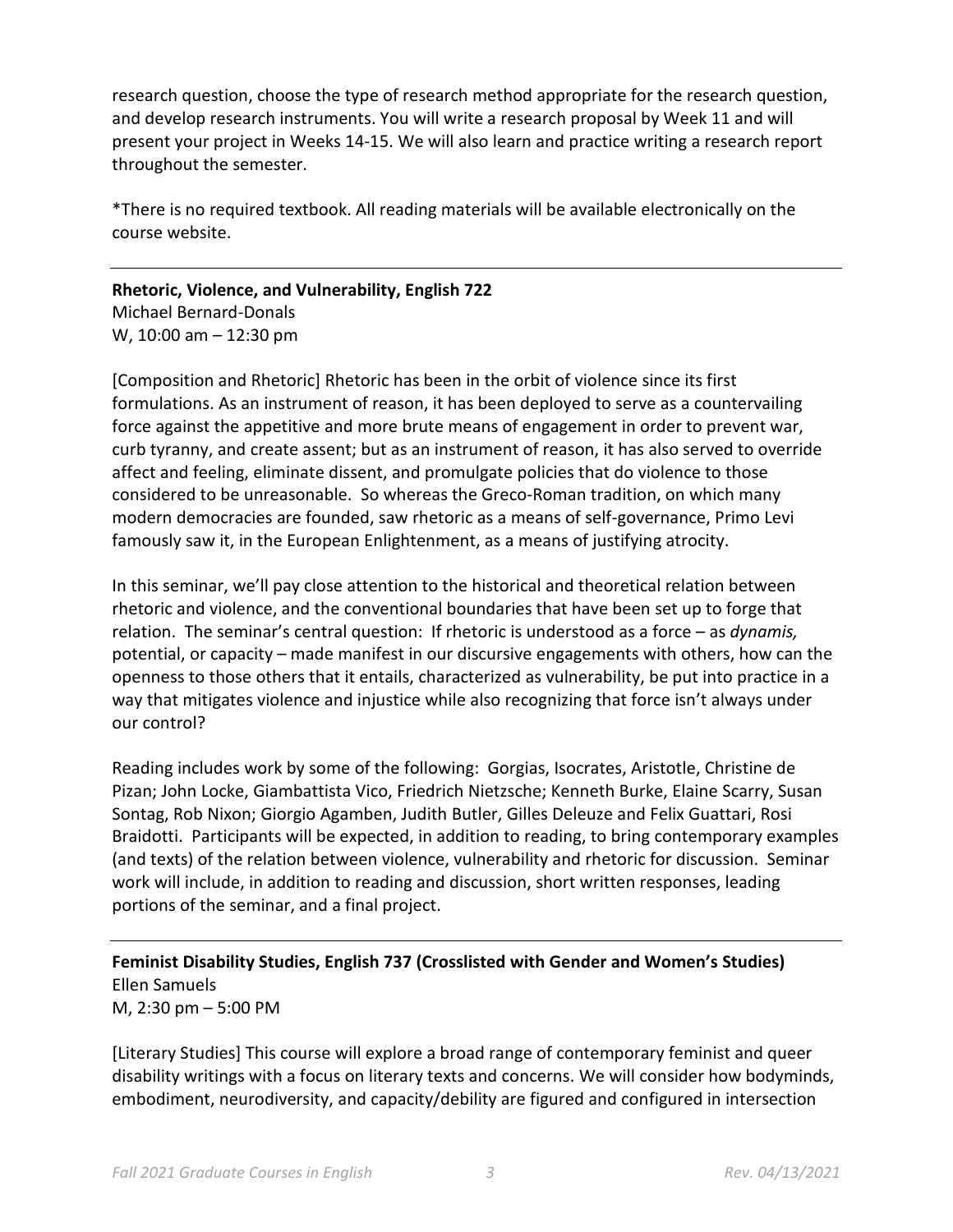with race, gender, sexuality, nation, and citizenship. Texts assigned may include Alison Kafer, *Feminist Queer Crip*; Nirmala Erevelles, *Disability and Difference in Global Context*; Rosemarie Garland-Thomson, *Extraordinary Bodies*; Cynthia Wu, *Chang and Eng Reconnected*; Robert McRuer, *Crip Theory*; Margaret Price, *Mad at School*; Eunjung Kim, *Curative Violence*; Julie Avril Minich, *Accessible Citizenship*; as well as short writings by Audre Lorde, Leah Lakshmi Piepzna-Samarasinha, Carrie Sandahl, Eli Clare, Sami Schalk, Jasbir Puar, Susan Wendell, Aurora Levins Morales, the *Sins Invalid* Collective, and many others.

#### **Proseminar-Teaching of Writing, English 790**

Morris Young Th, 9:30 am – 10:45 am Th, 1:00 pm – 2:15 pm

This one-credit course introduces graduate student instructors to the fundamentals of teaching writing. We will discuss the goals of the introductory composition course and best practices in teaching (including syllabus construction, assignment design, class discussion and group work, peer review, the revision process, and evaluation and grading). This is a required course for and limited to instructors teaching English 100 for the first time at UW-Madison.

# **Pedagogy Seminar for New Literature TAs, English 795**

David Zimmerman M, 11:30 AM to 12:45 PM

This course is required for new Literature TAs, with a one-credit option available.

### **Literary Studies Colloquium Credit, English 795** Foys, Martin

[Literary Studies]

### **Proseminar in Writing Center Theory and Practice, English 795.003** Nancy Linh Karls

TBA

This course is required for new Writing Center TAs, with a one-credit option available.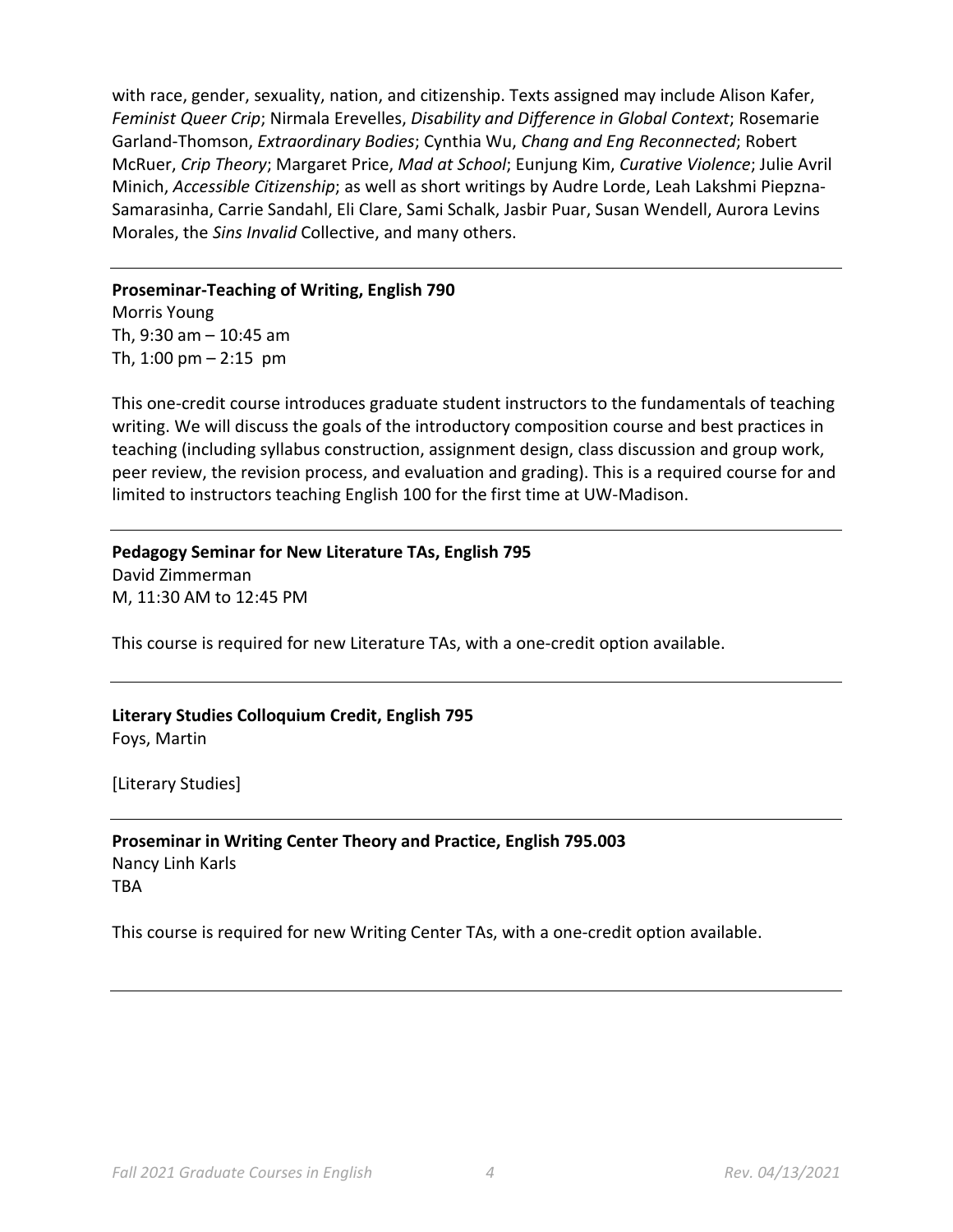#### **Independent Reading, English 799**

Faculty by Permission

Requires permission of faculty member. If this independent study course is taken in lieu of a regular classroom course to fulfill English requirements, a 799 Approval Form must be completed and submitted for approval to the Director of Graduate Studies.

# **Graduate Fiction Workshop, English 781**

Porter Shreve T, 2:25 pm – 5:25 PM

[Creative Writing] Graduate-level workshop for MFA creative writing students. Open to other graduate students by submission of writing sample.

Pre-reqs: Admission to the MFA in creative writing or permission of director of creative writing.

**Graduate Poetry Workshop, English 782** Amy Quan Barry M 2:25 pm – 5:25 PM

[Creative Writing] Graduate level poetry workshop for MFA creative writing students. Open to other graduate students by submission of writing sample.

Pre-Reqs: Admission to the MFA in creative writing or permission of director of creative writing.

#### **Creative Writing Pedagogy Seminar, English 783**

Amaud Johnson T, 1:20 pm – 3:45 pm

[Creative Writing] "Creative Writing Pedagogy" is a graduate course targeted at candidates for the MFA in Creative Writing, familiarizing those student-teachers with the histories and theories of creative writing instruction in the United States, and directing them in the practice of teaching undergraduates to write fiction and poetry. The course is part seminar and part practicum, incorporating the students' week-by-week classroom experiences into larger theoretical discussions while at the same time offering strategies for classroom time management, grading and evaluation, and the construction of syllabi and lesson plans. The course also offers guidelines for teaching basic elements of craft including but not limited to "the line," "the lyric image," and "sonics" (in poetry), and "point of view," "scene," "exposition," and "dialogue" in fiction.

#### **MFA Thesis, English 785**

Creative Writing Faculty by Permission

[Creative Writing] For Creative Writing MFA students only.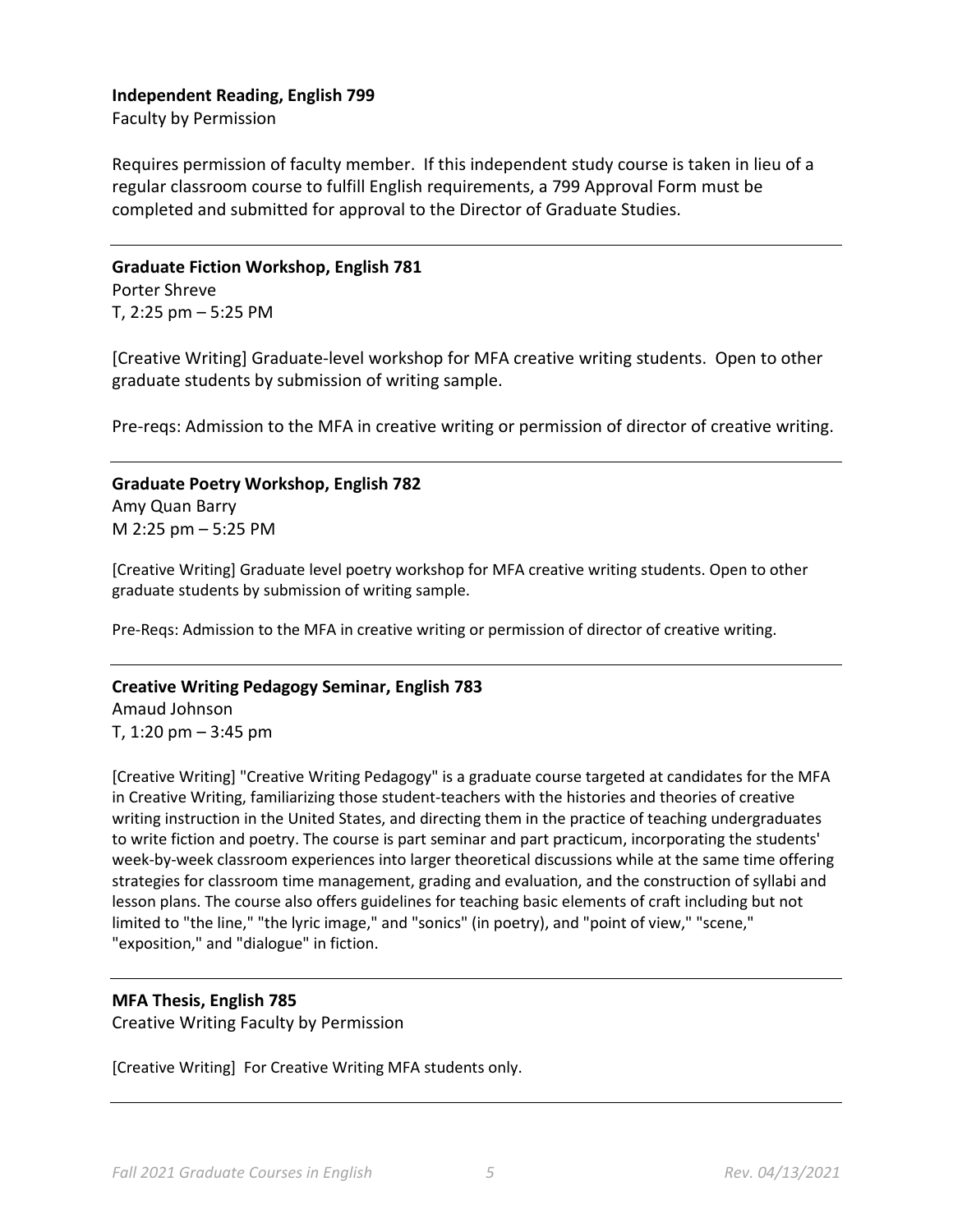#### **Critical Methods: Notes on Deconstructing the Literary, or How to Read Literature After Cultural Studies, English 800**

Ramzi Fawaz T, 1:00 to 3:30 pm

[Literary Studies] This foundations course in literary studies will introduce first-year graduate students to methods in literary and cultural analysis through a series of engagements with scholarship across distinct subfields, time periods, and theoretical lineages. Central to our course will be the transformation of classical literary studies by the intellectual movement called cultural studies, an interdisciplinary and politicized orientation towards textual analysis that demanded a new methodological dynamism in the study of literature beginning in the late 1960s. Cultural studies altered the contexts, motives, and consequences of studying literature by making visible the writing and cultural production of racially, sexually, and economically marginalized communities, and demanding rigorous attention to so-called "low" cultural forms including pulp fiction, comics, film, television, pornography, magazine culture, and much more. Most importantly, cultural studies required scholars of literature to move beyond the limits of their disciplinary training to explain literary phenomenon that had political, social, economic, and cultural implications far beyond the immediacy of any given text. In other words, it demanded the invention of new theories, concepts, and modes of interpretation to explain literature's relationship to the complex wider world within which we read, write, and live. This class will explore the consequences and possibilities of this adventurous anti- and interdisciplinary method, and the incendiary claims it has made for literary studies as aesthetic and political, textual and social, rigorous and fun. Among the topics we will explore include Marxist and Foucauldian approaches to literary analysis, critical race and ethnic studies, queer theory, feminist science and technology studies, and popular culture studies.

# **Medieval/Modern: Here/There, Now/Then, English 803** Lisa Cooper

M 10:00 am to 12:30 pm

This seminar will explore the continuing presence of the Middle Ages in the present, with topics to include race and racism; gender and sexuality; nationalism, the colonial, and the postcolonial; canon formation and literary theory; periodization; environmentalism and ecocriticism; and the digital humanities along with other forms of cultural and artistic production. Readings and discussion will focus on recent secondary work focused on these and other pressing themes, but students will engage with medieval primary texts (in translation as needed) for presentations; final papers will be keyed to students' own research areas. The course requires no previous familiarity with the medieval period, and is specifically meant to introduce that period and its potential significance for scholarship in later fields.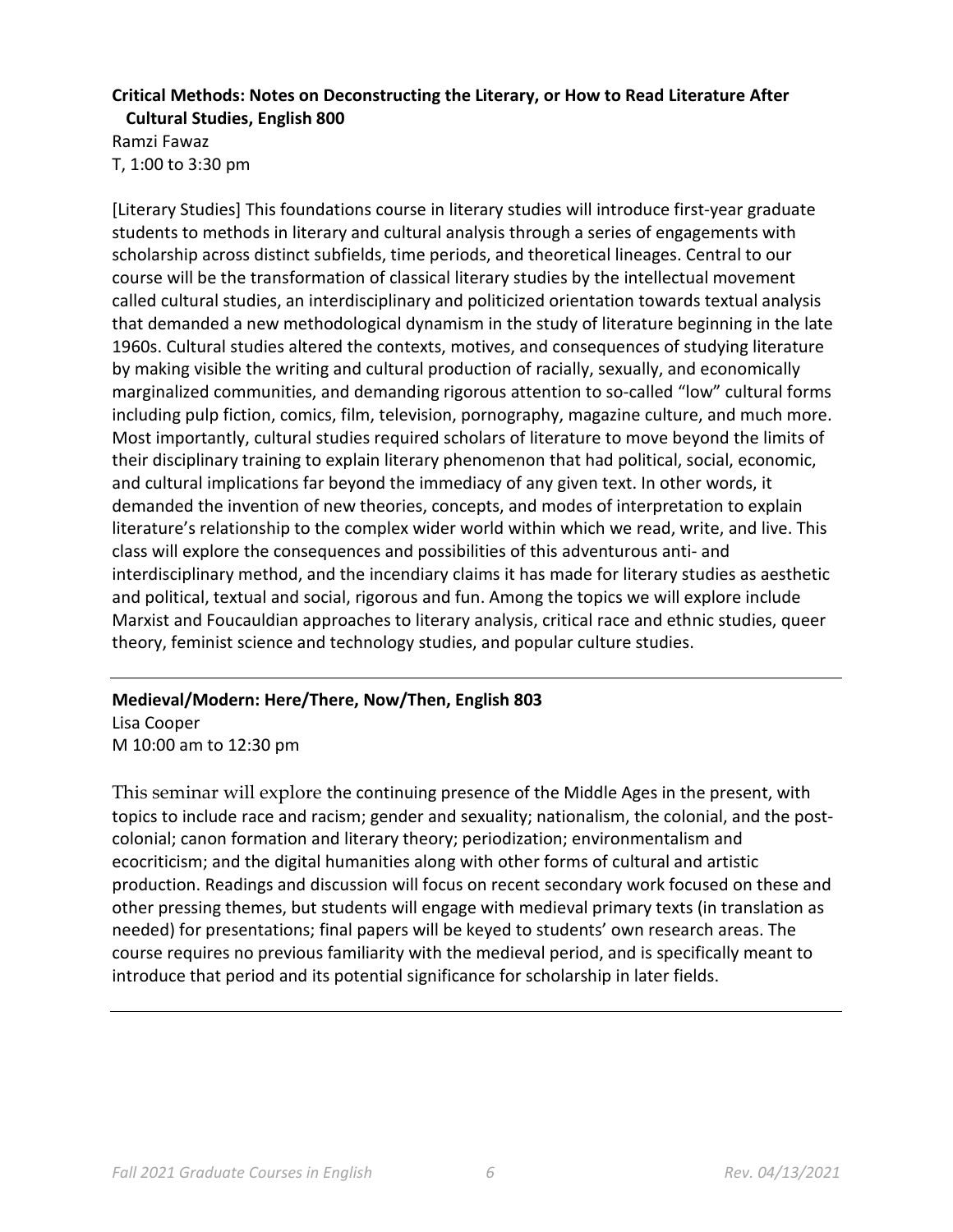#### **The subject, below and beyond, English 822**

Frédéric Neyrat W 1:00 pm – 3:30 pm

[Literary Studies] The seminar is devoted to the question of the subject and subjectivity in the era of social networks, rampant fascism, and ecological collapse. What is a subject? If we follow Augustine and Rousseau, being a subject implies a form of self-reflexivity and interiority. In this class, we will question the "self" of self-reflexivity and we will strive to fathom the interiority of the subject. We will examine different approaches to the subject: theorizations of the subject in terms of constructions and performances, as well as those that understand subjectivation as an experience and as an effect of an "event." We will also explore non-human forms of subjectivity in order to consider the category of subjectivity beyond the human.

One of the main theoretical stakes of this class will be to see how it is always useful, if not necessary, to think the subject as related to that which is non-subjective (for instance the unconscious), and that which constitutes and simultaneously exceeds the subject (be it God, an event, nature, the outside, death, the terrestrial situation, the cosmological condition, etc.).

Authors and works to be studied (amongst others): G.W.F. Hegel, A. Kojève, F. Fanon (*Black Skin, White Masks*), S. Freud, J. Lacan, F. Nietzsche (*Thus Spoke Zarathustra*), W.E.B. DuBois, M. Klein, L. Irigaray, S. Hartman (*Scenes of Subjection* / *Wayward Lives*), G. Deleuze and F. Guattari, Master Eckhardt, Augustine, M. Duras (*Navire Night*), M. Antonioni (*L'Avventura*, *La Notte*, *L'Eclisse*), A. Badiou (*Theory of the Subject*), E. Kohn (How *Forests Think*), F. Moten, J. Butler.

### **Racial Capitalism, English 825** Ingrid Diran Th 9:30 am – 12:00 pm

[Literary Studies] It has become something of a truism in recent years to say that "all capitalism is racial capitalism." However, the meaning of this phrase is not always clear. For instance, does it mean that race is more of an economic factor than a cultural one? Does it imply that capitalism *invented* racism, *requires* it, or simply *exploits* it as an ideology? Does it suggest that racial mobilizations are more decisive than class struggle for revolutionary change? To be anti-racist must one also be anti-capitalist (and vice versa)?

This interdisciplinary graduate course seeks to address these questions, raise others, and serve as a broad introduction to racial capitalism as a theoretical paradigm and historical formation. Together we will unpack how an analysis of racial capitalism revises Marxism both as a critique of capitalism and as a program for revolutionary change.

To this end, we will investigate an intellectual and historical genealogy of racial capitalism, examining where and how it emerges as an analytic (by which thinkers, in which genres, to what effect), how it intersects with other methods, and what this entails for political organizing. In the process, we will explore the implications of racial capitalism for a range of critical fields, from Marxism and Black Studies to environmental humanities and bio/necropolitics. Readings will include texts by Karl Marx, Rosa Luxemburg, W.E.B. Du Bois, Margaret Walker, Claudia Jones, Richard Wright, Franz Fanon, James Boggs, Huey Newton, C.L.R. James, Cedric Robinson, Stuart Hall, Robin D.G. Kelley, Ruth Wilson Gilmore, Donna Murch, Angela Davis, Walter Johnson, and Mariama Kaba, among others.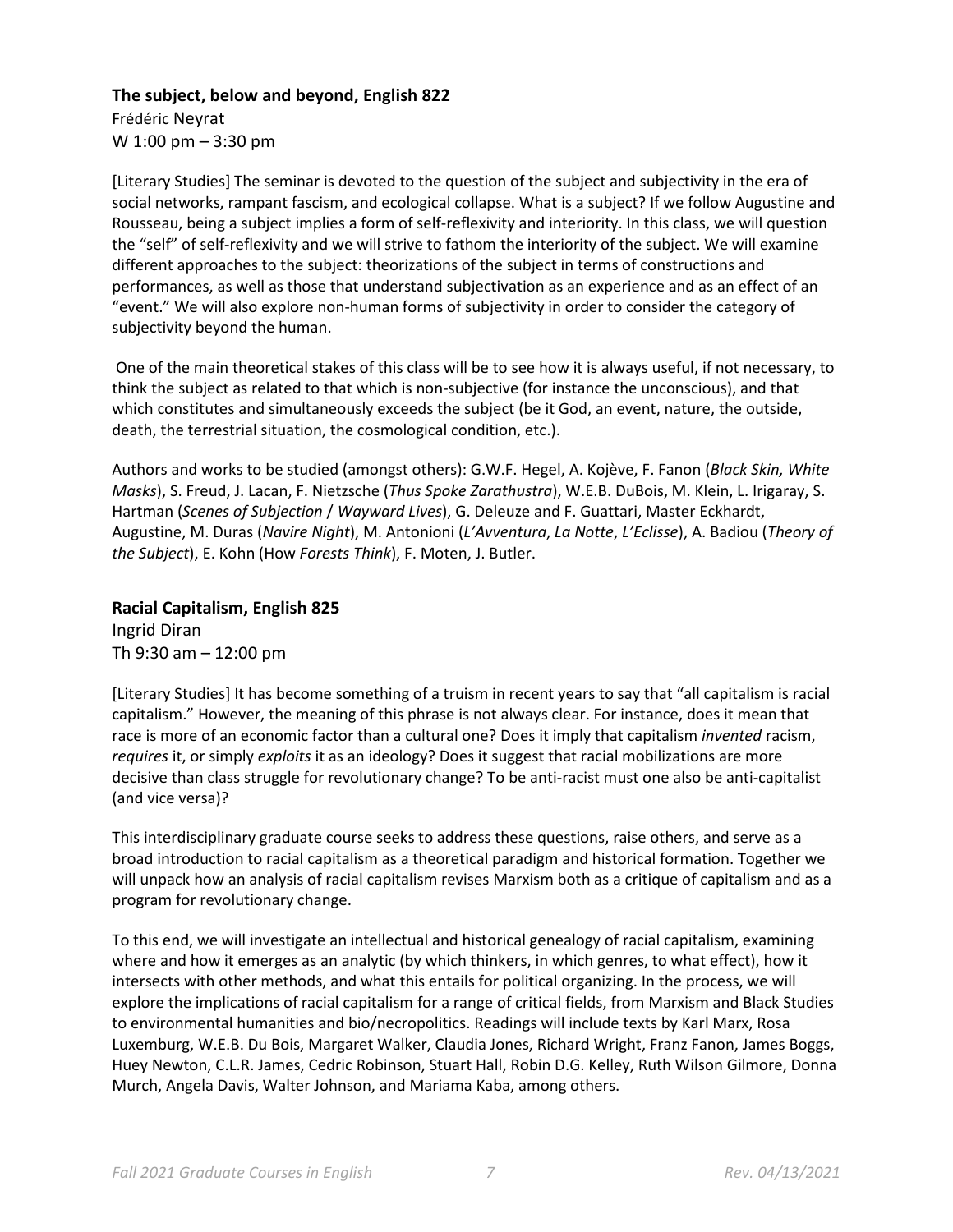#### **Nineteenth Century American Literature and Culture: Drama! Theatre! Spectacle, English 851** Mary Trotter TuThu, 9:30 am – 10:45 am

[Interdisciplinary Theatre Studies] (Mixed Grad/Undergraduate) From "legit" drama to circus performances, American theatre in the nineteenth century was a primary vehicle through which diverse Americans imagined themselves, their histories, and the possibilities for their rapidly changing nation's future. The legacy of American theatre found in the texts and other archival remnants of its melodramas, minstrel shows, musicals, "wild west" attractions, and vaudevilles offer important insights into the legacy of theatricality and representation in American culture that continues to inform how "America" performs/is performed locally and globally on TV and film, on stage, and in everyday life. We will learn about playwrights, theatre companies and spaces, actors, stage technology innovations, theatre economics, and audience spectatorship. Please note that this course will address sensitive and difficult issues such as racial and ethnic prejudice, stereotyping and violence on the American stage, and how those nineteenth-century representations reverberate in contemporary art and politics.

#### **Another Extravagant Postcolonialism, English 859**

Aparna Dharwadker Tu, 4:00 – 7:00 pm

In recent scholarship, the idea of an "extravagant postcolonialism" has signalled a focus on individuality rather than collective social reality in select Anglophone novels of the post-1955 period. This course takes up the concept to consider altogether different forms of "extravagance" in the colonial/postcolonial fields of urban Indian theatre, and poses a series of questions that postcolonial studies has so far largely failed to address. What happens when we move away from Anglophone fiction-centered models of postcolonial cultural production and tackle a syncretic, multilingual, simultaneously textual and performative field like modern urban theatre in India? How does Indian theatre manage the interpenetration of two major systems of theatrical representation—Indian and European, classical/traditional and modern, anti-realistic and realistic, provincial and metropolitan? What are the forms and processes of modernity and modernization that transform the powerful legacies of "tradition" in performance? What is the relation of print culture to the performative genre of theatre? What is the relation of drama and theatre to popular and mass-cultural media? How does multilingualism function at the levels of writing, print, and performance in a polyglot national space? What "theories of theatre" do these complex conditions generate, and how are the theories embodied in practice? The objective of the course, therefore, is to develop complex models of colonialism and postcolonialism that can enable us to actually understand and interpret less familiar but no less vital cultural forms in the postcolony. The primary materials are drawn from the richly diverse field of modern Indian theatre, recognized now as a major component of contemporary world theatre. However, the specific plays and performance histories also serve as "case studies" for theoretical approaches/analyses that draw broadly on postcolonial studies, theatre and performance studies, theories of translation and transculturation, modernist studies, media studies, subaltern studies, gender studies, and the critique of ideology. In this respect, the course is relevant to graduate students working in a range of disciplines and pursuing one or more among these diverse methodologies. For students focusing specifically on drama, theatre, and performance, the course provides an intensive introduction